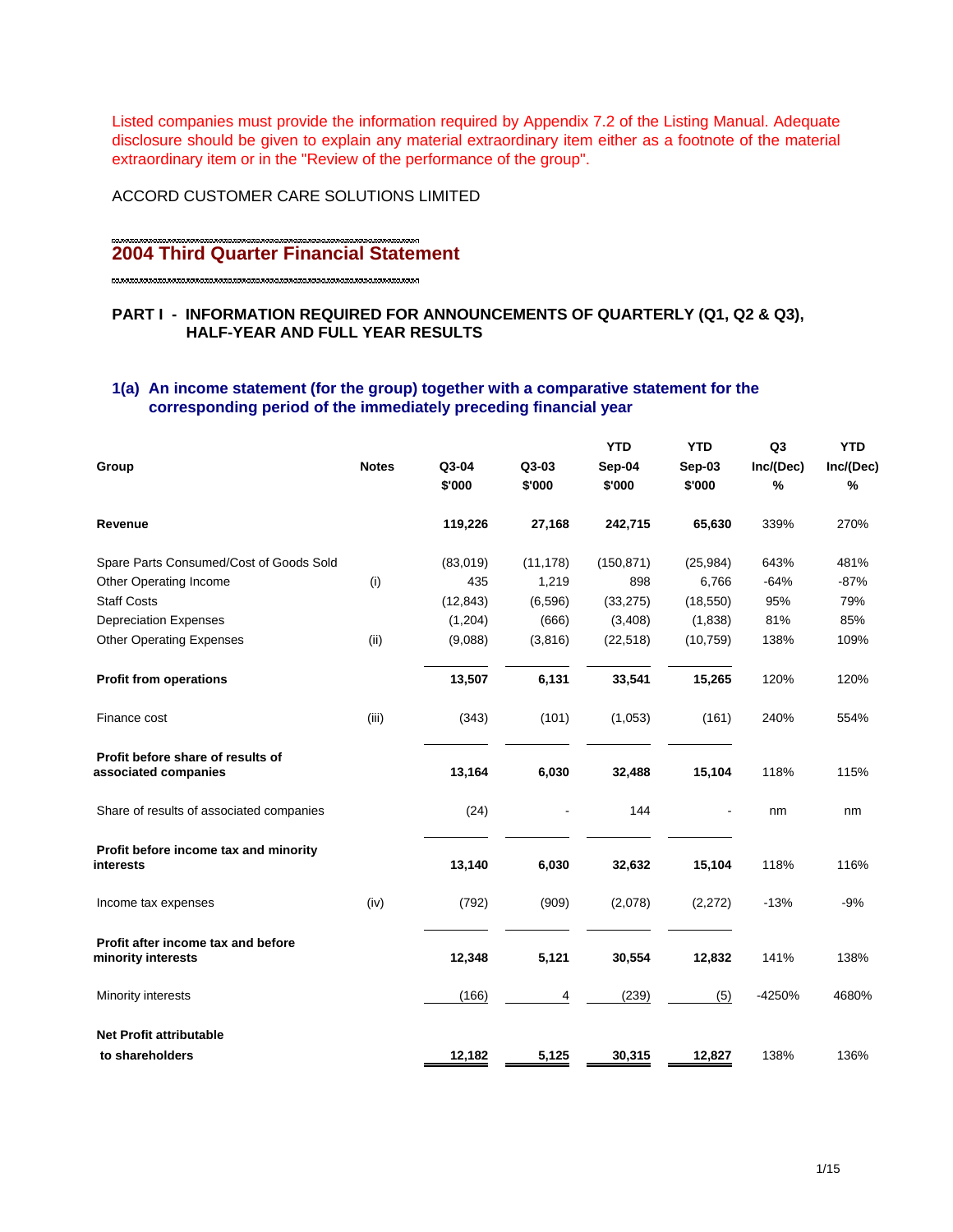## **1(a) (i) Other operating income consist of the following:**

|                                            |                |                          | <b>YTD</b> | <b>YTD</b> |
|--------------------------------------------|----------------|--------------------------|------------|------------|
|                                            | Q3-04          | $Q3-03$                  | Sep-04     | Sep-03     |
|                                            | \$'000         | \$'000                   | \$'000     | \$'000     |
| Management and corporate advisory fee      | 15             | 1,077                    | 45         | 3,102      |
| Royalty                                    | $\blacksquare$ | $\overline{\phantom{a}}$ | ٠          | 1,238      |
| Foreign currency exchange gain / (loss)    | (99)           | 90                       | (57)       | 1,811      |
| Interest income from non-related companies | 34             | 44                       | 105        | 119        |
| Government grant                           |                | $\overline{\phantom{0}}$ | -          | 229        |
| <b>Others</b>                              | 485            | 8                        | 805        | 267        |
|                                            | 435            | 1,219                    | 898        | 6,766      |

#### **1(a)(ii) Included in other operating expenses are the following:**

|                                                        | Q3-04<br>\$'000          | $Q3-03$<br>\$'000 | <b>YTD</b><br>Sep-04<br>\$'000 | <b>YTD</b><br>Sep-03<br>\$'000 |
|--------------------------------------------------------|--------------------------|-------------------|--------------------------------|--------------------------------|
| Amortisation of goodwill on consolidation              | 650                      | 162               | 1.723                          | 520                            |
| Minimum lease payments under operating lease           | 3,558                    | 1.311             | 8,256                          | 3,560                          |
| (Reversal) / Allowances for doubtful trade receivables | $\overline{\phantom{a}}$ | ٠                 |                                | (46)                           |
| Loss / (Gain) on disposal of plant and equipment       | 99                       | ٠                 | 122                            | (4)                            |
|                                                        |                          |                   |                                |                                |

# **1(a)(iii) Finance cost**

This comprises interest on bank loans and the increase is due to higher loans undertaken for DMS activities.

## **1(a)(iv) Income Tax**

The lower effective tax rate for the period is due to:-

- (1) Non-taxable income of subsidiaries;
- (2) Tax incentive enjoyed by our subsidiary in the PRC, and
- (3) Development and Expansion Incentive enjoyed by the Company under the Economic Development Board ("EDB") of Singapore's Business Headquarters Programme.
- (4) Development and Expansion Incentive enjoyed by a subsidiary under the EDB's Regional Headquarters Award.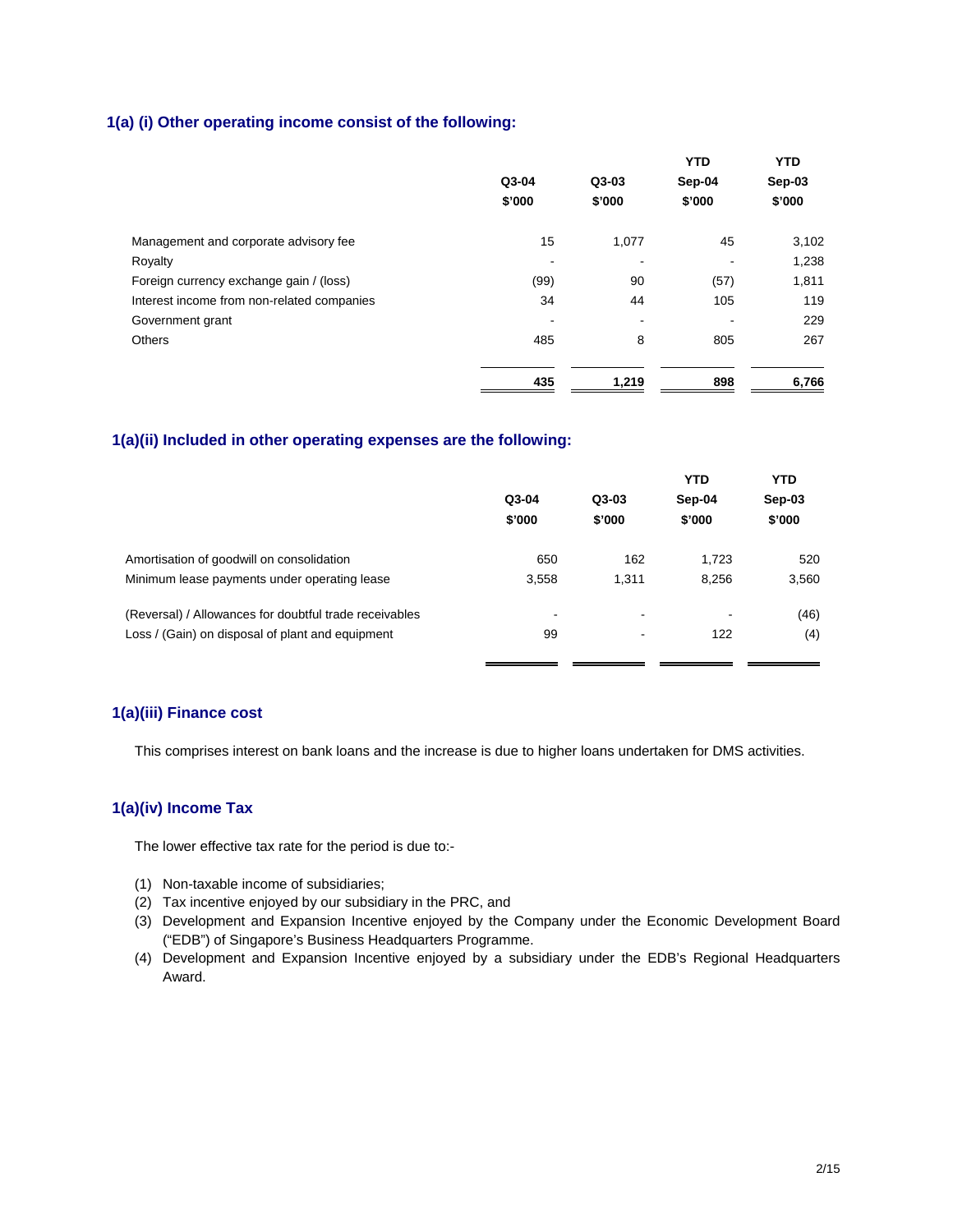| 1(b)(i) A balance sheet (for the issuer and group), together with a comparative statement |  |  |
|-------------------------------------------------------------------------------------------|--|--|
| as at the end of the immediately preceding financial year                                 |  |  |

| <b>ASSETS</b>                           | <b>Notes</b> | Group<br>30/09/04<br>\$'000 | Group<br>31/12/03<br>\$'000 | Company<br>30/09/04<br>\$'000 | Company<br>31/12/03<br>\$'000 |
|-----------------------------------------|--------------|-----------------------------|-----------------------------|-------------------------------|-------------------------------|
| <b>Current assets:</b>                  |              |                             |                             |                               |                               |
| Cash                                    |              | 33,896                      | 32,640                      | 12,169                        | 22,591                        |
| Trade receivables                       | a            | 44,695                      | 27,908                      | 16,135                        | 13,587                        |
| Other receivables and prepayments       | b            | 13,404                      | 11,047                      | 37,189                        | 39,398                        |
| Inventories                             | c            | 23,931                      | 15,440                      | 3,478                         | 3,773                         |
| Total current assets                    |              | 115,926                     | 87,035                      | 68,971                        | 79,349                        |
| <b>Non-current assets:</b>              |              |                             |                             |                               |                               |
| Investment in subsidiaries              |              |                             |                             | 54,315                        | 23,836                        |
| Investment in associated companies      | d            | 5,058                       | 500                         | 1,500                         | 500                           |
| Other Investments                       | е            | 11,379                      | 129                         | 10,087                        | 129                           |
| Advance payments for investments        |              | 2,550                       | 18,296                      |                               | 18,296                        |
| Property, plant and equipment           |              | 24,946                      | 19,081                      | 4,850                         | 7,045                         |
| Other goodwill                          | f            | 13,975                      | 2,219                       | 974                           | 1,013                         |
| Goodwill on consolidation               | g            | 34,620                      | 11,888                      | $\overline{\phantom{a}}$      |                               |
| Total non-current assets                |              | 92,528                      | 52,113                      | 71,726                        | 50,819                        |
| <b>Total assets</b>                     |              | 208,454                     | 139,148                     | 140,697                       | 130,168                       |
| <b>Current liabilities:</b>             |              |                             |                             |                               |                               |
| Trade payables                          | h            | 19,104                      | 9,435                       | 8,431                         | 9,235                         |
| Other payables                          | i            | 16,701                      | 10,325                      | 54,579                        | 33,879                        |
| Income tax payable                      |              | 2,035                       | 1,371                       | 77                            | 526                           |
| Obligations under finance leases        |              | 287                         | 202                         |                               |                               |
| Current portion of long-term bank loans | j            | 36,594                      | 24,941                      | 4,800                         | 18,000                        |
| <b>Total current liabilities</b>        |              | 74,721                      | 46,274                      | 67,887                        | 61,640                        |
| <b>Non-current liabilities:</b>         |              |                             |                             |                               |                               |
| Bonds                                   | k            | 7,050                       |                             |                               |                               |
| Obligations under finance leases        |              | 549                         | 108                         |                               |                               |
| Deferred income tax                     |              | 799                         | 842                         | 912                           | 912                           |
| Long-term bank loans                    | j            | 797                         |                             |                               |                               |
| Total non-current liabilities           |              | 9,195                       | 950                         | 912                           | 912                           |
| Minority Interest                       |              | 726                         | 485                         |                               |                               |
| <b>Capital and reserves:</b>            |              |                             |                             |                               |                               |
| Issued capital                          |              | 23,922                      | 15,829                      | 23,922                        | 15,829                        |
| <b>Capital Redemption Reserve</b>       |              | 22                          | 22                          | 22                            | 22                            |
| Share premium reserve                   |              | 36,860                      | 42,098                      | 36,860                        | 42,098                        |
| Foreign currency translation reserve    |              | (253)                       | 544                         |                               |                               |
| Accumulated profits                     |              | 63,261                      | 32,946                      | 11,094                        | 9,667                         |
| Total equity                            |              | 123,812                     | 91,439                      | 71,898                        | 67,616                        |
| <b>Total liabilities and equity</b>     |              | 208,454                     | 139,148                     | 140,697                       | 130,168                       |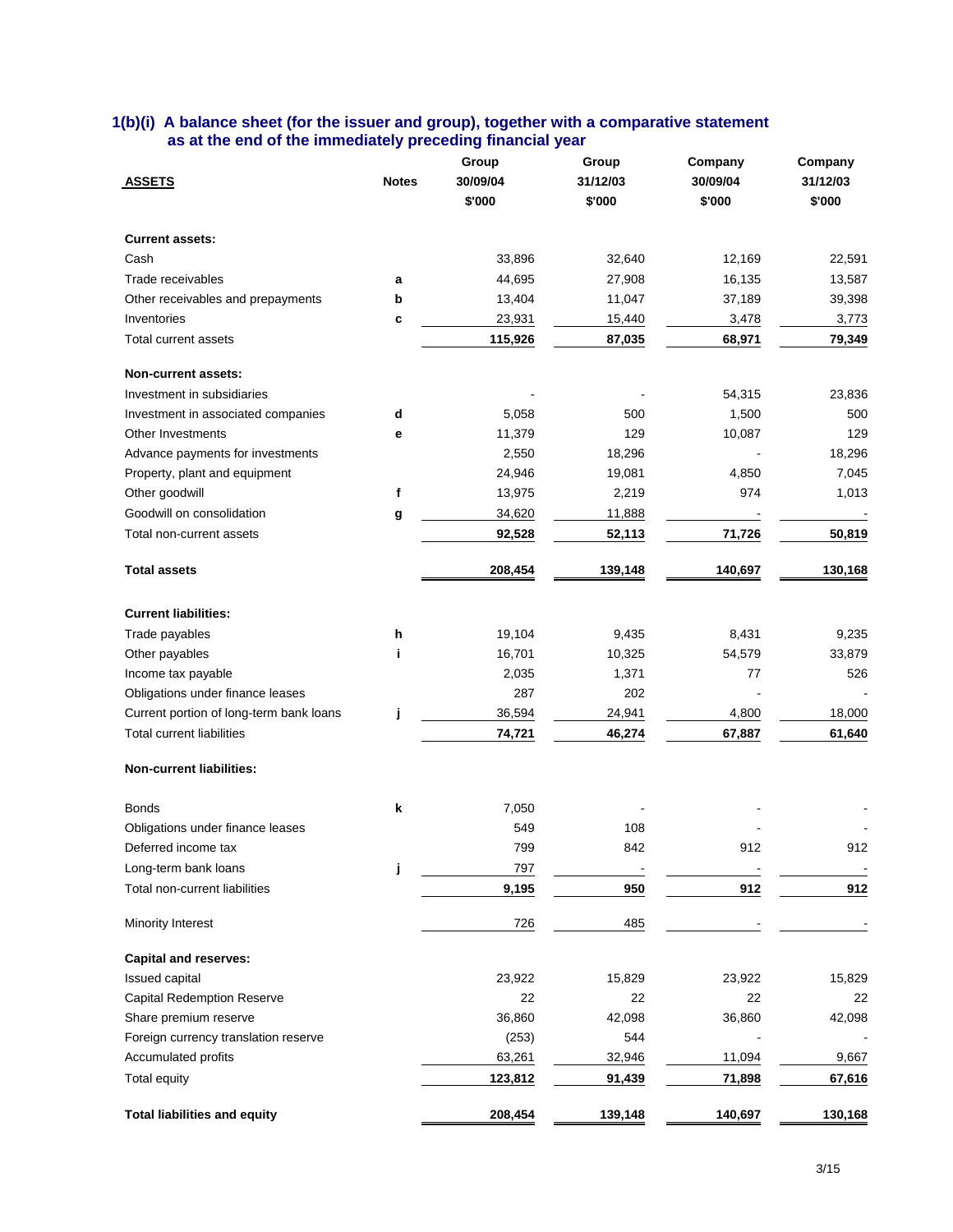#### **(a) Trade Receivables**

The trade receivables turnover is 40 days for the 9 months period ended 30 September 2004 (30 Jun 2004: 48 days, 31 Mar 2004: 70 days, 31 Dec 2003: 88 days) and the trade receivables aging is as follows:-

| <b>Trade Receivables Aging</b> |     |     |     | 1-30 Days 31 - 60 Days 61 - 90 Days Over 90 Days | Total |
|--------------------------------|-----|-----|-----|--------------------------------------------------|-------|
| As at 30 September 2004        | 72% | 7%  | 7%  | 14%                                              | 100%  |
| As at 30 June 2004             | 59% | 8%  | 16% | 17%                                              | 100%  |
| As at 31 March 2004            | 65% | 18% | 2%  | 15%                                              | 100%  |
| As at 31 December 2003         | 57% | 21% | 11% | 11%                                              | 100%  |

Included in trade receivables of the Group as at 30 September 2004 are receivables arising from DMS activities amounting to \$25.7 million (30 Jun 2004: \$15.9 million, 31 Mar 2004: \$12.3 million, 31 Dec 2003: \$6.8 million).

#### **(b) Other Receivables and Prepayments**

Included in Other Receivables are mainly deposits for rental and utilities (\$5.1 million), prepayments (\$1.4 million), advance to an investee company (\$0.7 million).

## **(c) Inventories**

Included DMS inventories amounting to \$13.8 million (30 Jun 2004: \$11.4 million, 31 Mar 2004: \$5.9 million, 31 Dec 2003: \$5.3 million).

Inventories turnover is 36 days for the period ended 30 September 2004 (30 Jun 2004: 51 days, 31 Mar 2004: 86 days, 31 Dec 2003: 136 days).

#### **(d) Investment in associated companies**

This represents cost of investment in Allpro International Limited, Mobile CCS Holdings Pte Ltd and 2 other associated companies incorporated in PRC.

#### **(e) Other investments**

The increase is mainly due to investment in bonds of Ventures Management Solutions Pte Ltd (30 September 2004: \$10.0 million, 30 June 2004: \$5 million).

#### **(f) Other Goodwill**

The increase mainly arose from acquisitions of the following businesses during  $2<sup>nd</sup>$  quarter of 2004 by one of our subsidiaries, Distribution Management Solutions Pte Ltd ("DMSPL"):-

- Menel Pte Ltd
- Super Mobile Pte Ltd
- PC (Singapore) Pte Ltd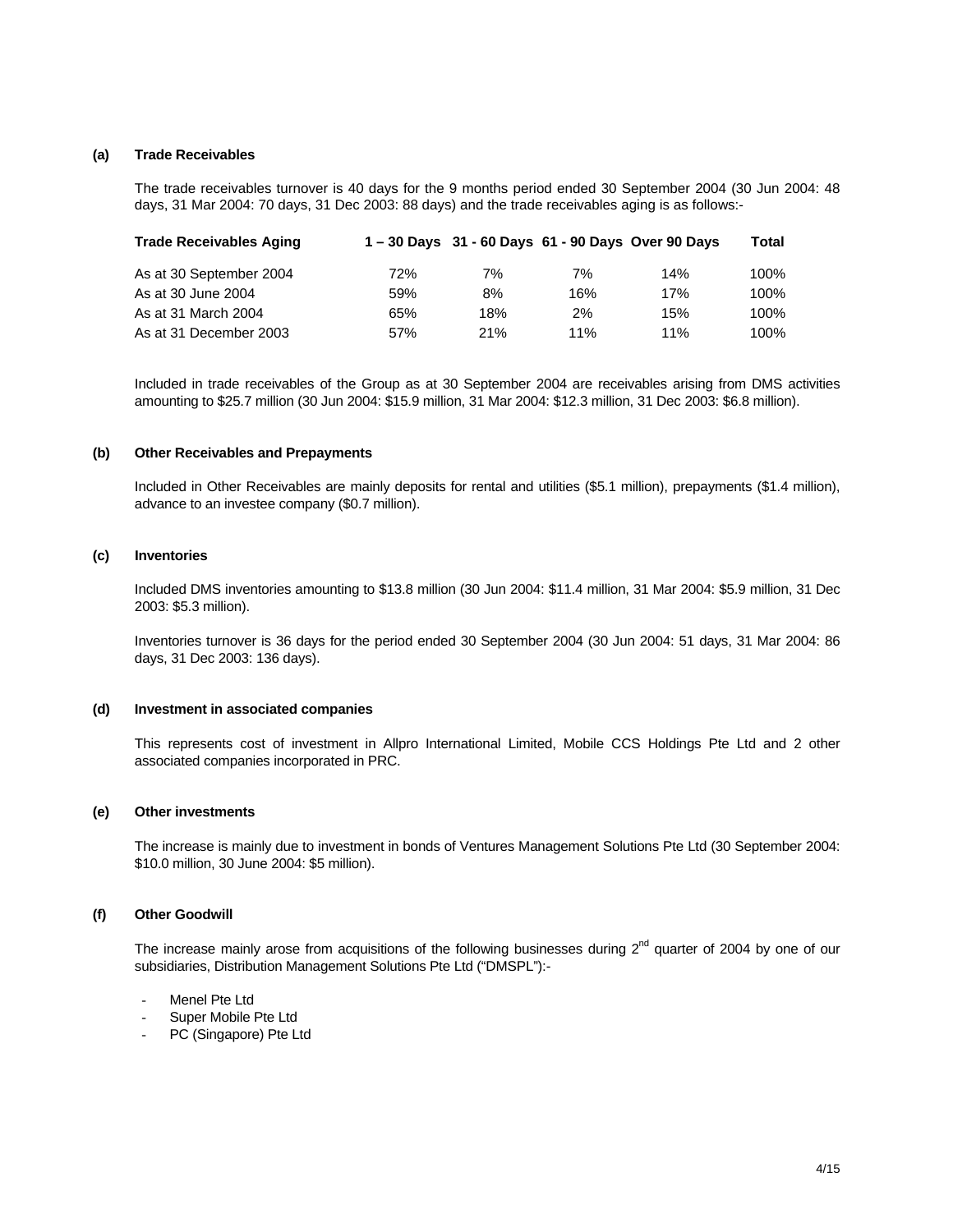#### **(g) Goodwill on consolidation**

The increase mainly arose from consolidation of results of the following subsidiaries:-

- Shanghai ACCS Forte Science & Technology Co., Ltd
- ACCS PRC Limited (formerly known as "Porter Profits Limited")
- Ucom Technologies Private Ltd
- **iDistribution Pte Ltd**

#### **(h) Trade Payables**

Trade payables turnover is 24 days for the 9 months ended 30 September 2004 (30 Jun 2004: 32 days, 31 Mar 2004: 45 days, 31 Dec 2003: 66 days).

#### **(i) Other Payables**

Included in Other Payables is mainly accrued deferred consideration (\$5.0 million) and accrued operating expenses (\$7.6 million).

The increase is mainly due to deferred consideration from acquisition of certain subsidiaries.

### **(j) Bank Loans**

The bank loans of the Group are drawn down for the following:-

|                       | Sep-04 | Dec-03 |
|-----------------------|--------|--------|
|                       | \$'000 | \$'000 |
|                       |        |        |
| Investment in PRC     | 11,195 | 11,459 |
| <b>DMS</b> activities | 25,000 | 12,682 |
| Expansion in India    | 1,196  | 800    |
| Total                 | 37,391 | 24,941 |

#### **(k) Bonds**

This relates to unsecured convertible bonds issued by DMSPL to PLE Investments Pte Ltd (\$3.9 million), M-Commerce Ventures Pte Ltd (\$2.9 million) and EDB Ventures Pte Ltd (\$0.2 million), and has a maturity period of 3 years. These bonds are convertible into 10 percent of the total issued and paid-up capital of DMSPL prior to the proposed IPO of DMSPL.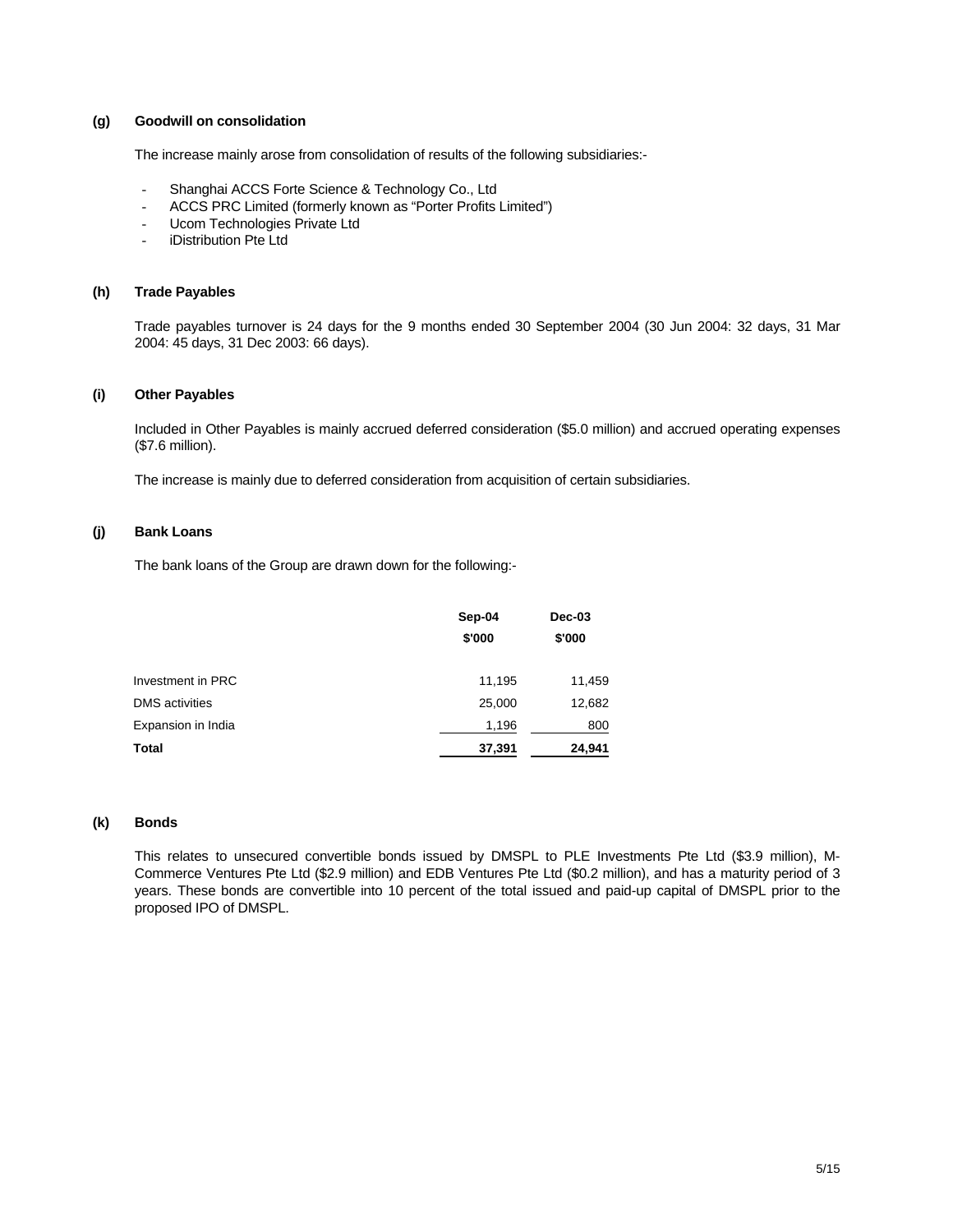# **1(b)(ii) Aggregate amount of group's borrowings and debt securities**

## **Amount repayable in one year or less, or on demand**

| As at 30 September 2004 |                    |                  | As at 31 December 2003 |
|-------------------------|--------------------|------------------|------------------------|
| Secured (\$'000)        | Unsecured (\$'000) | Secured (\$'000) | Unsecured (\$'000)     |
| 5.885                   | 30.996             | 7.143            | 18.000                 |

## **Amount repayable after one year**

| As at 30 September 2004 |                    |                  | As at 31 December 2003 |
|-------------------------|--------------------|------------------|------------------------|
| Secured (\$'000)        | Unsecured (\$'000) | Secured (\$'000) | Unsecured (\$'000)     |
| 1.346                   | 7.050              | 108              | Nil                    |

# **Details of collateral**

The bank loans amounting to \$7,591,000 (31 December 2003: \$6,941,000) of the Group are secured by fixed deposits of \$4,970,000.

Finance lease is secured by the fixed assets acquired under the lease arrangement.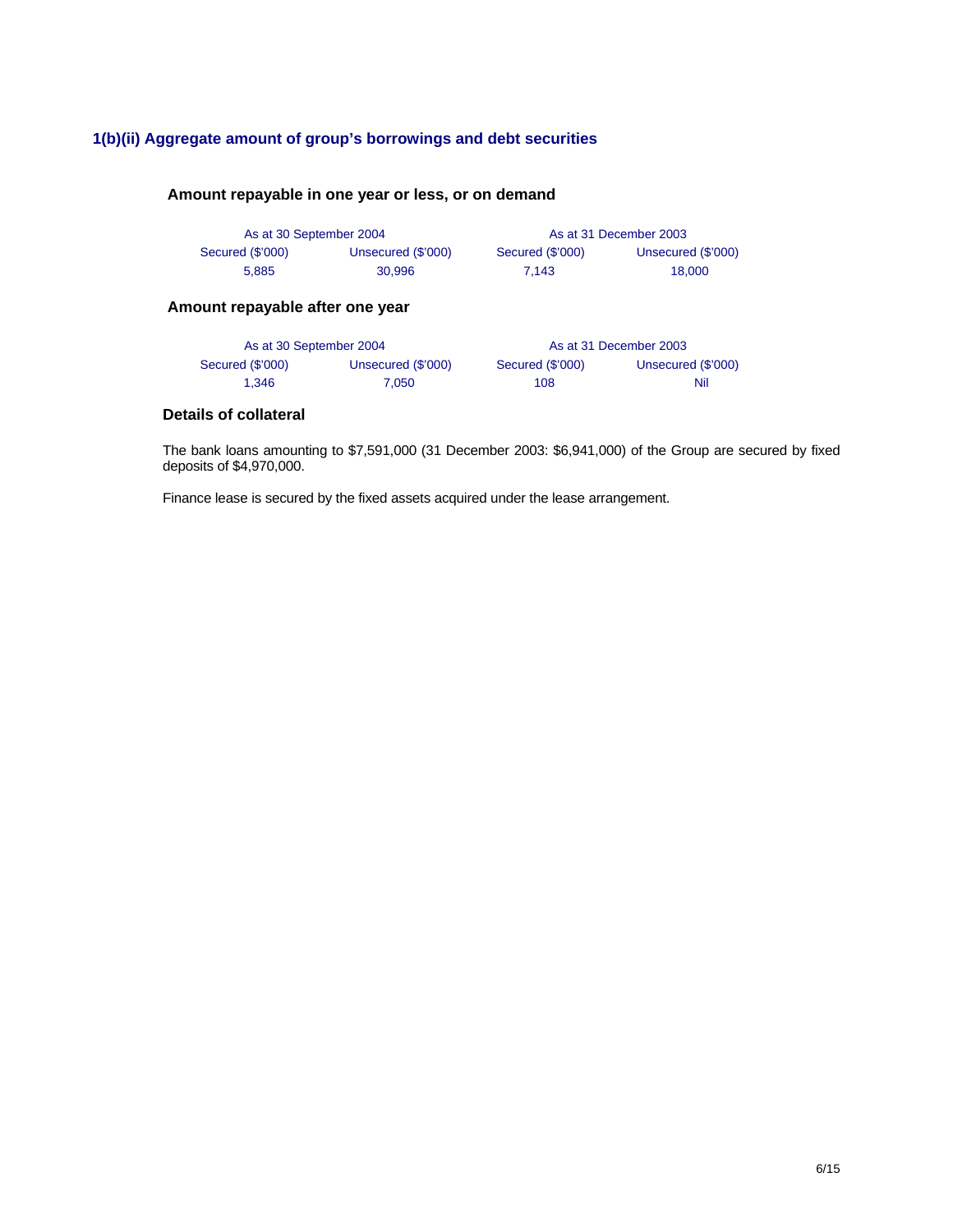## **1(c) A cash flow statement (for the group), together with a comparative statement for the corresponding period of the immediately preceding financial year**

|                                                                        |   |           |          |           | YTD          |
|------------------------------------------------------------------------|---|-----------|----------|-----------|--------------|
|                                                                        |   | Q3-04     | Q3-03    | Sep-04    | Sep-03       |
|                                                                        |   | \$'000    | \$'000   | \$'000    | \$'000       |
| Cash flows from operating activities:                                  |   |           |          |           |              |
| Profit before income tax                                               |   | 13,164    | 6,030    | 32,488    | 15,104       |
| Adjustments for:                                                       |   |           |          |           |              |
| Depreciation expense                                                   |   | 1,204     | 666      | 3,408     | 1,838        |
| Interest expense                                                       |   | 343       | 101      | 1,053     | 161          |
| Interest Income                                                        |   | (34)      | (44)     | (105)     | (119)        |
| Loss/(Gain) on disposal of plant and equipment                         |   | 99        |          | 122       | (4)          |
| Plant and equipment written off                                        |   | 58        |          | 61        | 19           |
| Amortisation of goodwill                                               |   | 650       | 162      | 1,723     | 520          |
| Operating profit before working capital changes                        |   | 15,484    | 6,915    | 38,750    | 17,519       |
| Trade receivables                                                      |   | (5,990)   | (1,527)  | (6,899)   | (3,306)      |
| Other receivables and prepaid expenses                                 |   | (1,080)   | (7, 295) | 3,818     | (6, 644)     |
| Inventories                                                            |   | (416)     | (184)    | (4,023)   | (1,223)      |
| Trade payables                                                         |   | 212       | 1,998    | (1,614)   | 1,987        |
| Other payables                                                         |   | (4, 574)  | 2,297    | (4,082)   | (1,718)      |
| Cash generated from operations                                         |   | 3,636     | 2,204    | 25,950    | 6,615        |
| Interest received                                                      |   | 34        | 44       | 105       | 119          |
| Income tax (paid) / refund                                             |   | (391)     | 128      | (1, 456)  | (2, 475)     |
| Net cash from operating activities                                     |   | 3,279     | 2,376    | 24,599    | 4,259        |
| Cash flows from investing activities:                                  |   |           |          |           |              |
| Purchase of plant and equipment                                        |   | (3,021)   | (1,096)  | (6,007)   | (5,667)      |
| Proceeds from disposal of plant and equipment                          |   |           |          |           |              |
| Reversal of/(Deposits) for investments                                 |   |           | (1, 426) |           | (3,884)      |
| Acquisition of subsidiaries                                            | А | (1, 497)  |          | (2,360)   |              |
| Purchase of businesses                                                 | в | (217)     |          | (13, 303) | (2,403)      |
| Purchase of other investments                                          | C | (5,000)   | (500)    | (10,000)  | (542)        |
| Purchase of investments in associated companies                        | D | (3,250)   |          | (3,395)   |              |
| Payment of deferred purchase consideration                             |   |           |          |           | (3,932)      |
| Net cash used in investing activities                                  |   | (12, 985) | (3,022)  | (35,065)  | (16, 424)    |
| Cash flows from financing activities:                                  |   |           |          |           |              |
|                                                                        |   |           | 20       | 2,855     | 27,427       |
| Proceeds from issuing shares                                           |   | 2,855     |          |           |              |
| Interest Paid<br>Proceeds from issuing shares to minority shareholders |   | (343)     | (101)    | (1,053)   | (161)<br>219 |
| Decrease in finance lease                                              |   |           |          |           |              |
| Proceeds from short term loan                                          |   | (73)      | (17)     | (219)     | (95)         |
|                                                                        |   | 8,674     | 3,485    | 10,983    | 7,130        |
| Net cash from financing activities                                     |   | 11,113    | 3,387    | 12,566    | 34,520       |
| Net effect of exchange rate changes in                                 |   |           |          |           |              |
| consolidating subsidiaries                                             |   | 325       | (899)    | (844)     | (420)        |
| Net increase in cash                                                   |   | 1,732     | 1,842    | 1,256     | 21,935       |
| Balance at beginning of year / period                                  |   | 27,194    | 25,875   | 27,670    | 5,782        |
| <b>Balance at end of period</b>                                        | Е | 28,926    | 27,717   | 28,926    | 27,717       |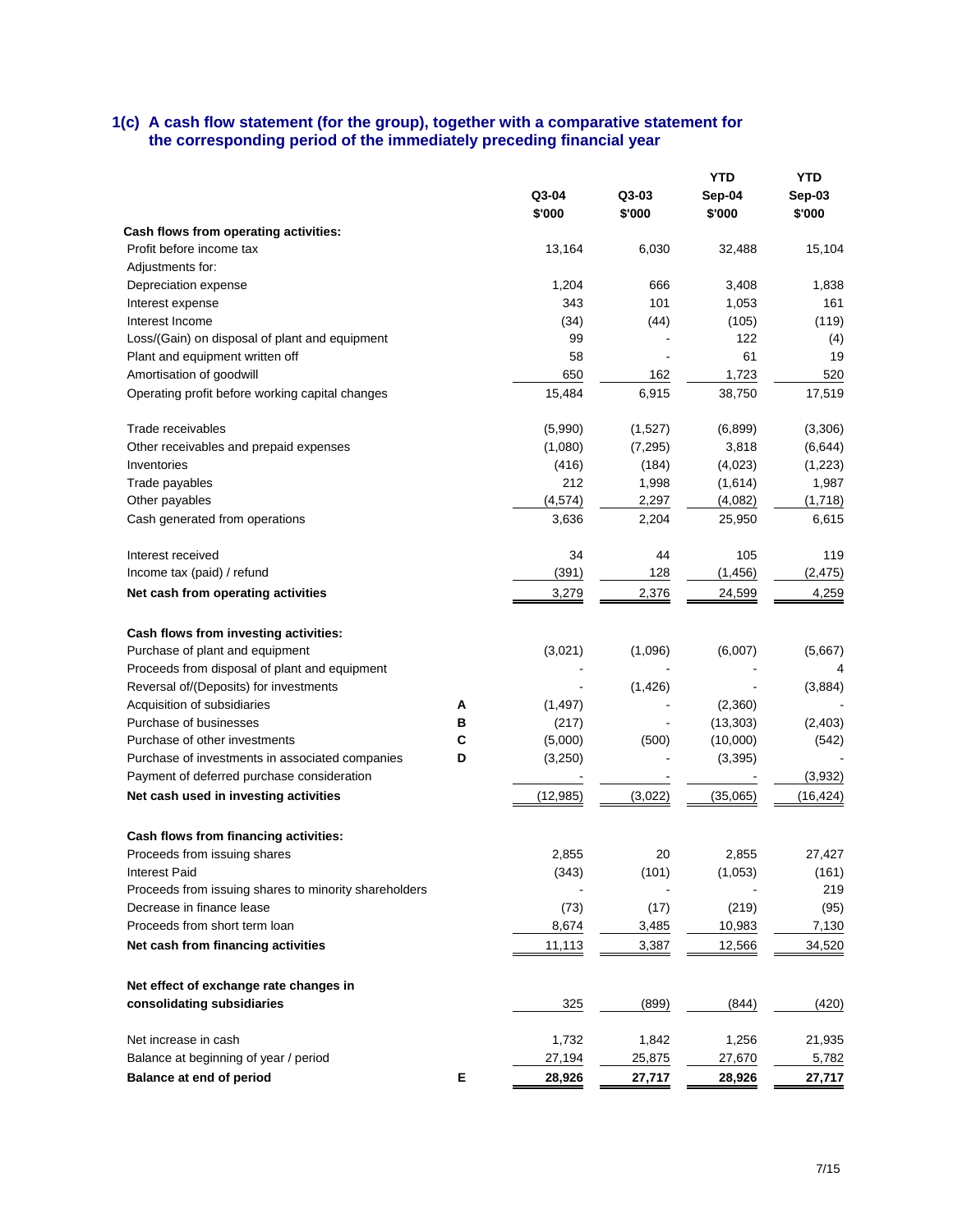# **Notes to the consolidated cash flow statements**

A. Summary of effects of acquisition of subsidiaries as at 30 September 2004:

|                                                   | \$'000   |
|---------------------------------------------------|----------|
|                                                   |          |
| Cash                                              | 2,125    |
| Other current assets                              | 27,033   |
| <b>Current liabilities</b>                        | (31,383) |
| Net current assets                                | (2,225)  |
| Non current assets                                | 1,936    |
| Goodwill on acquisition of subsidiaries           | 24,043   |
| Minority interest share in net assets             | (70)     |
| Purchase consideration discharged by cash         | 23,684   |
| Less:                                             |          |
| Deferred consideration                            | (4,953)  |
| Advance payments made in prior year               | (14,246) |
| Less: cash of acquired subsidiaries               | (2, 125) |
| Net cash outflow from acquisition of subsidiaries | 2,360    |

- B. This relates to acquisitions of various businesses by DMSPL.
- C. This relates to the investment in bonds of Ventures Management Solutions Pte Ltd.
- D. This relates to investment in Mobile CCS Holdings Pte Ltd.
- E. Cash at end of period in the consolidated cash flow statement comprise the following balance sheet amounts:-

|                                                        | Sep-04<br>\$'000 | Sep-03<br>\$'000 |
|--------------------------------------------------------|------------------|------------------|
| Cash and cash equivalents                              | 33,896           | 28,717           |
| Less: Cash and cash equivalents subject to restriction | (4,970)          | (1,000)          |
|                                                        | 28,926           | 27,717           |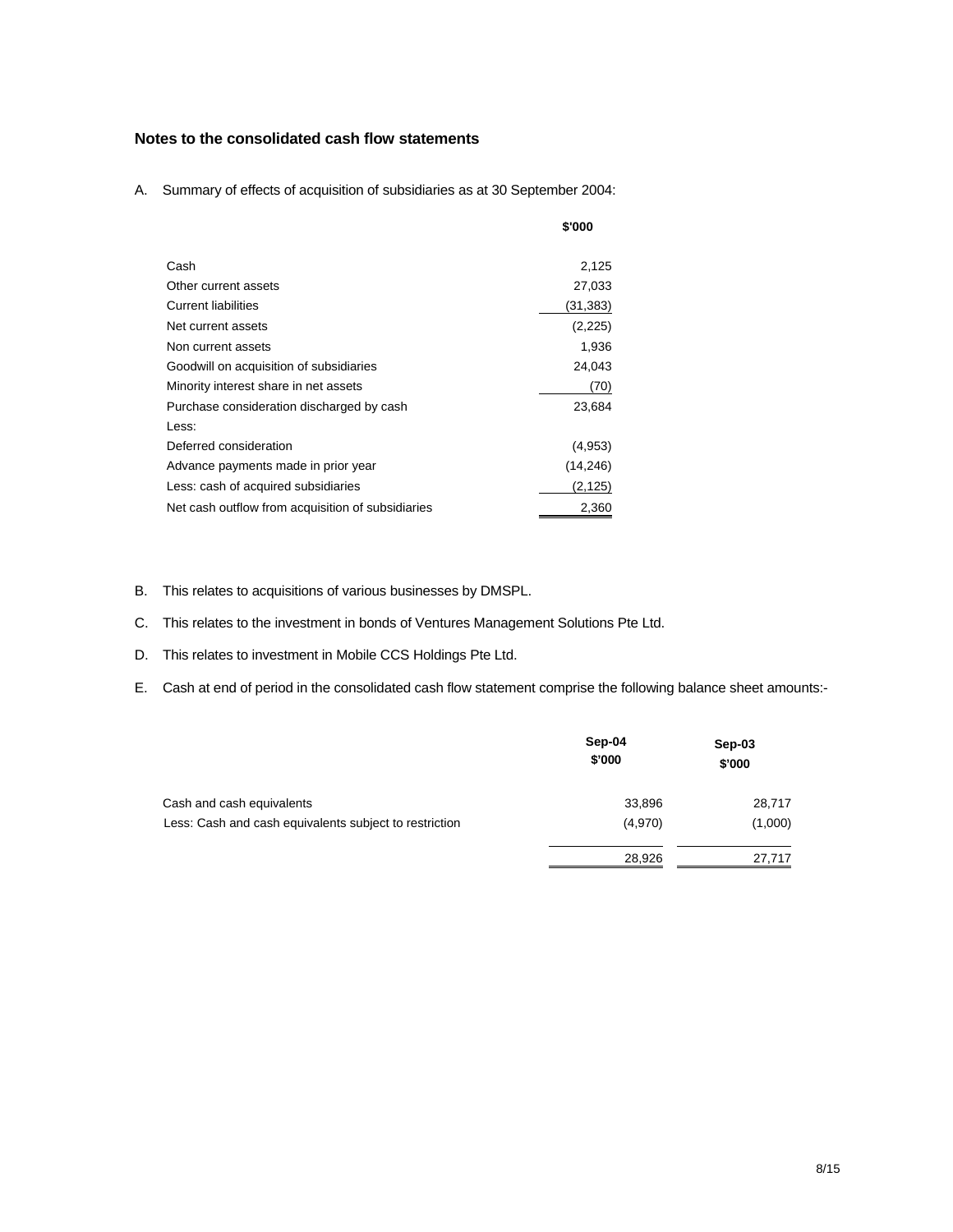## **1(d)(i) A statement (for the issuer and group) showing either (i) all changes in equity or (ii) changes in equity other than those arising from capitalisation issues and distributions to shareholders, together with a comparative statement for the corresponding period of the immediately preceding financial year**

|                                            | <b>Issued</b> |            |                | Foreign     |                    |          |
|--------------------------------------------|---------------|------------|----------------|-------------|--------------------|----------|
|                                            | Capital       | Capital    | currency       |             |                    |          |
|                                            |               |            |                |             |                    |          |
|                                            | (ordinary     | redemption | <b>Share</b>   | translation | <b>Accumulated</b> |          |
|                                            | shares)       | reserve    | <b>Premium</b> | reserve     | profits            | Total    |
| Group (9 months Ended September 2003)      | \$'000        | \$'000     | \$'000         | \$'000      | \$'000             | \$'000   |
| Balance at January 1, 2003                 | 5,000         | 22         |                | (299)       | 17,357             | 22,080   |
| Allotment and issue of new ordinary shares |               |            |                |             |                    |          |
| Pursuant to pre-invitation ESOS            | 799           |            | 4,201          |             |                    | 5,000    |
| Conversion of redeemable preference shares | 823           |            | 174            |             |                    | 997      |
| Conversion of redeemable convertible bond  | 1,366         |            | 17,634         |             |                    | 19,000   |
| Bonus issue                                | 5,591         |            |                |             | (5,591)            |          |
| Public issue                               | 2,250         |            | 22,050         |             |                    | 24,300   |
|                                            |               |            |                |             |                    |          |
| <b>IPO Expenses</b>                        |               |            | (1,873)        |             |                    | (1,873)  |
| Net profit for the period                  |               |            |                |             | 12,827             | 12,827   |
| Foreign currency translation               |               |            |                | (420)       |                    | (420)    |
| Balance at September 30, 2003              | 15,829        | 22         | 42,186         | (719)       | 24,593             | 81,911   |
| Group (9 months Ended September 2004)      |               |            |                |             |                    |          |
| Balance at January 1, 2004                 | 15,829        | 22         | 42,098         | 544         | 32,946             | 91,439   |
| Net profit for the period                  |               |            |                |             | 30,315             | 30,315   |
| Bonus issue                                | 7,915         |            | (7, 915)       |             |                    |          |
|                                            |               |            |                |             |                    |          |
| <b>Pursuant to ESOS</b>                    | 178           |            | 2,677          |             |                    | 2,855    |
| Foreign currency translation               |               |            |                | (797)       |                    | (797)    |
| Balance at September 30, 2004              | 23,922        | 22         | 36,860         | (253)       | 63,261             | 123,812  |
| Company (9 months Ended September 2003)    |               |            |                |             |                    |          |
| Balance at January 1, 2003                 | 5,000         | 22         |                |             | 11,252             | 16,274   |
| Allotment and issue of new ordinary shares |               |            |                |             |                    |          |
| Pursuant to pre-invitation ESOS            | 799           |            | 4,201          |             |                    | 5,000    |
| Conversion of redeemable preference shares | 823           |            | 174            |             |                    | 997      |
| Conversion of redeemable convertible bond  | 1,366         |            | 17,634         |             |                    | 19,000   |
| Bonus issue                                | 5,591         |            |                |             | (5, 591)           |          |
|                                            |               |            |                |             |                    |          |
| Public issue                               | 2,250         |            | 22,050         |             |                    | 24,300   |
| <b>IPO Expenses</b>                        |               |            | (1,873)        |             |                    | (1, 873) |
| Net profit for the period                  |               |            |                |             | 4,987              | 4,987    |
| Balance at September 30, 2003              | 15,829        | 22         | 42,186         |             | 10,648             | 68,685   |
| Company (9 months Ended September 2004)    |               |            |                |             |                    |          |
| Balance at January 1, 2004                 | 15,829        | 22         | 42,098         |             | 9,667              | 67,616   |
| Net profit for the period                  |               |            |                |             | 1,427              | 1,427    |
| Bonus issue                                | 7,915         |            | (7, 915)       |             |                    |          |
| Pursuant to ESOS                           | 178           |            | 2,677          |             |                    | 2,855    |
| Balance at September 30, 2004              | 23,922        | 22         | 36,860         |             | 11,094             | 71,898   |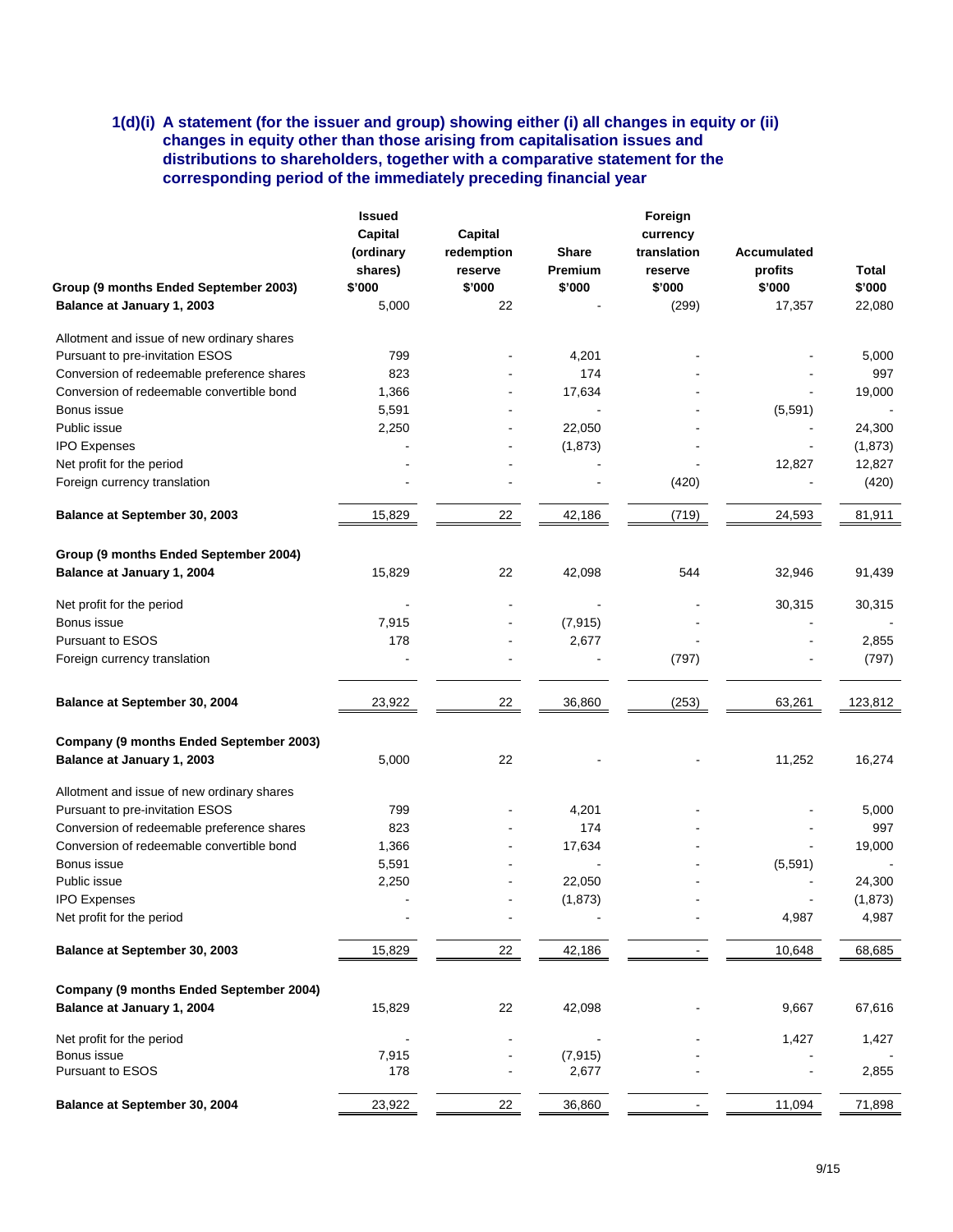**1(d)(ii) Details of any changes in the company's share capital arising from rights issue, bonus issue, share buy-backs, exercise of share options or warrants, conversion of other issues of equity securities, issue of shares for cash or as consideration for acquisition or for any other purpose since the end of the previous period reported on. State also the number of shares that may be issued on conversion of all the outstanding convertibles as at the end of the current financial period reported on and as at the end of the corresponding period of the immediately preceding financial year** 

The ACCS Share Option Scheme 2003 (the "Scheme") was approved and adopted by members at the Extraordinary General Meeting held on 13 January 2003. The price at which a participant of the Scheme shall subscribe for each share upon the exercise of an option was determined based on the average closing prices of the shares for each of the last five market days immediately preceding the date of grant of the options ("Date of Grant"). The vesting period of the options commences on the date not earlier than the first anniversary of the Date of Grant and expires on the tenth anniversary of the Date of Grant.

On 26 February 2004, the Company announced a bonus issue in the capital of the Company on the basis of one (1) bonus share for every two (2) existing ordinary shares held ("Bonus Issue"). The Bonus Issue was approved by shareholders at an extraordinary general meeting of the Company on 14 April 2004. As such, the number of share options granted and the subscription price has been adjusted to reflect the Bonus Issue in accordance with the rules of the Scheme.

The share options granted and exercised during the financial year and share options outstanding as at September 30, 2004 under the Scheme were as follows:

| Date of grant                 | Balance at<br>January 1,<br>2004 or<br>later at date<br>of grant | Exercised       | Lapsed/<br>Cancelled | Balance at<br>Sep<br>30, 2004 | Subscription<br>price | Expiry date               |
|-------------------------------|------------------------------------------------------------------|-----------------|----------------------|-------------------------------|-----------------------|---------------------------|
| September 17, 2003 14,055,000 |                                                                  | (7, 138, 000)   | (534,000)            | 6,383,000                     |                       | \$0.40 September 16, 2013 |
| April 14, 2004                | 28,210,500                                                       | $\sim$ 10 $\pm$ | (157,500)            | 28,053,000                    | \$0.651               | April 13, 2014            |

## **2. Whether the figures have been audited, or reviewed and in accordance with which standard (e.g. the Singapore Standard on Auditing 910 (Engagements to Review Financial Statements), or an equivalent standard)**

The figures have not been audited or reviewed by auditors.

#### **3. Where the figures have been audited or reviewed, the auditors' report (including any qualifications or emphasis of matter)**

Not applicable

**4. Whether the same accounting policies and methods of computation as in the issuer's most recently audited annual financial statements have been applied** 

Applied consistently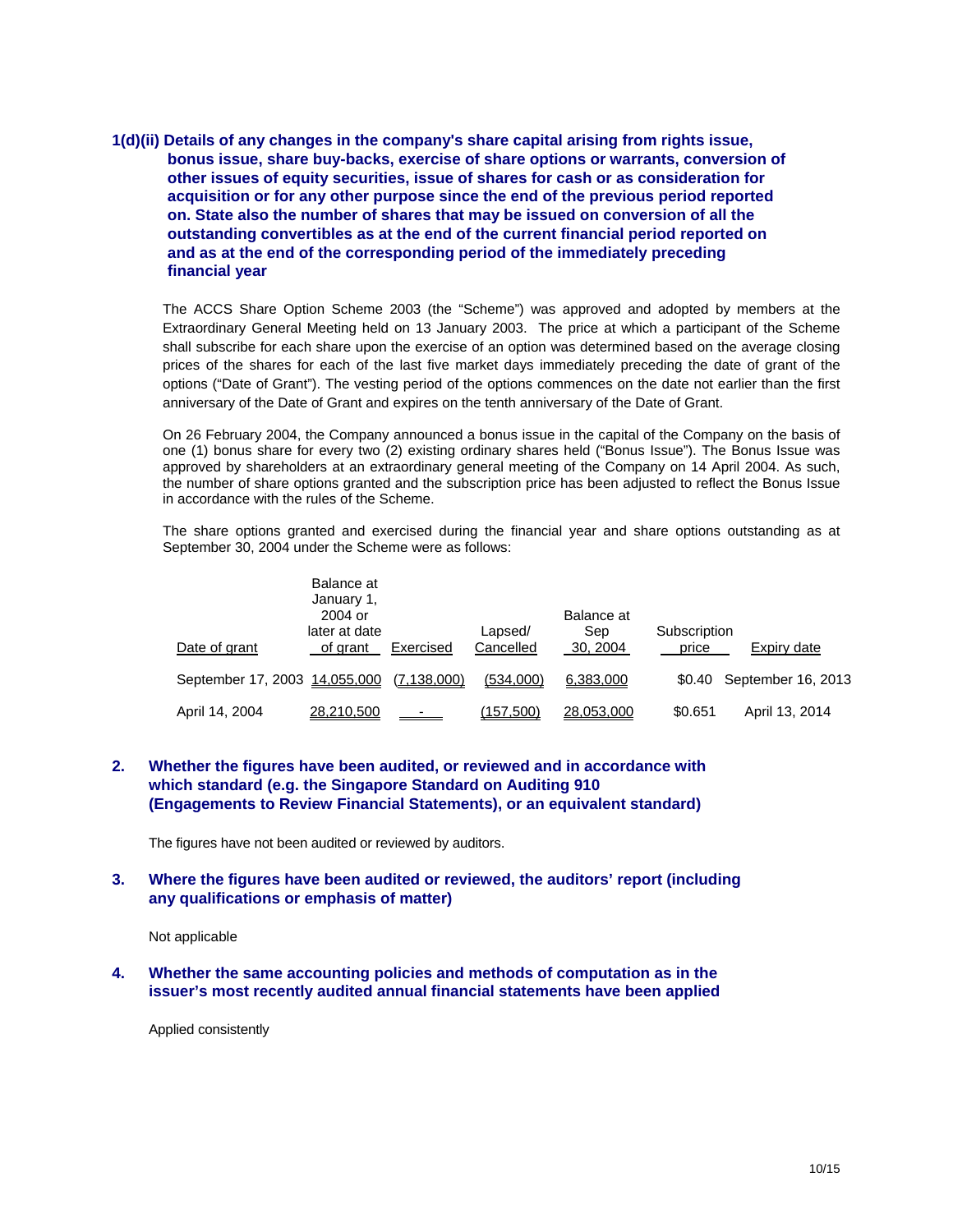**5. If there are any changes in the accounting policies and methods of computation, including any required by an accounting standard, what has changed, as well as the reasons for, and the effect of, the change** 

Not applicable

**6. Earnings per ordinary share of the group for the current period reported on and the corresponding period of the immediately preceding financial year, after deducting any provision for preference dividends** 

|                                                                     | <b>YTD</b><br>Sep-04<br>cents | YTD<br>Sep-03<br>cents |
|---------------------------------------------------------------------|-------------------------------|------------------------|
| EPS (based on consolidated net profit attributable to shareholders) |                               |                        |
| - basic                                                             | 3.19                          | 1.40                   |
| - fully diluted                                                     | 3.18                          | 1.40                   |
|                                                                     |                               |                        |

Basic earnings per ordinary share is computed based on the weighted average number of shares in issue during the period of 950,026,202 (30 September 2003: 913,776,327) of \$0.025 each.

Fully diluted earnings per ordinary share is computed based on the weighted average number of shares during the period adjusted for the effect of all potential dilutive ordinary shares of 954,725,483 (30 September 2003: 915,346,327) of \$0.025 each.

## **7. Net asset value (for the issuer and group) per ordinary share based on issued share capital of the issuer at the end of the (a) current period reported on and (b) immediately preceding financial year**

|                                           | Group              |                    |                    | Company            |
|-------------------------------------------|--------------------|--------------------|--------------------|--------------------|
|                                           | 30-Sep-04<br>cents | 31-Dec-03<br>cents | 30-Sep-04<br>cents | 31-Dec-03<br>cents |
| Net Tangible Assets Value (NTA) per share | 7.86               | 8.14               | 7.41               | 7.01               |

The NTA per Share as at 30 September 2004 is calculated based on 956,881,475 (31 Dec 2003: 949,743,475) ordinary shares of \$0.025 each.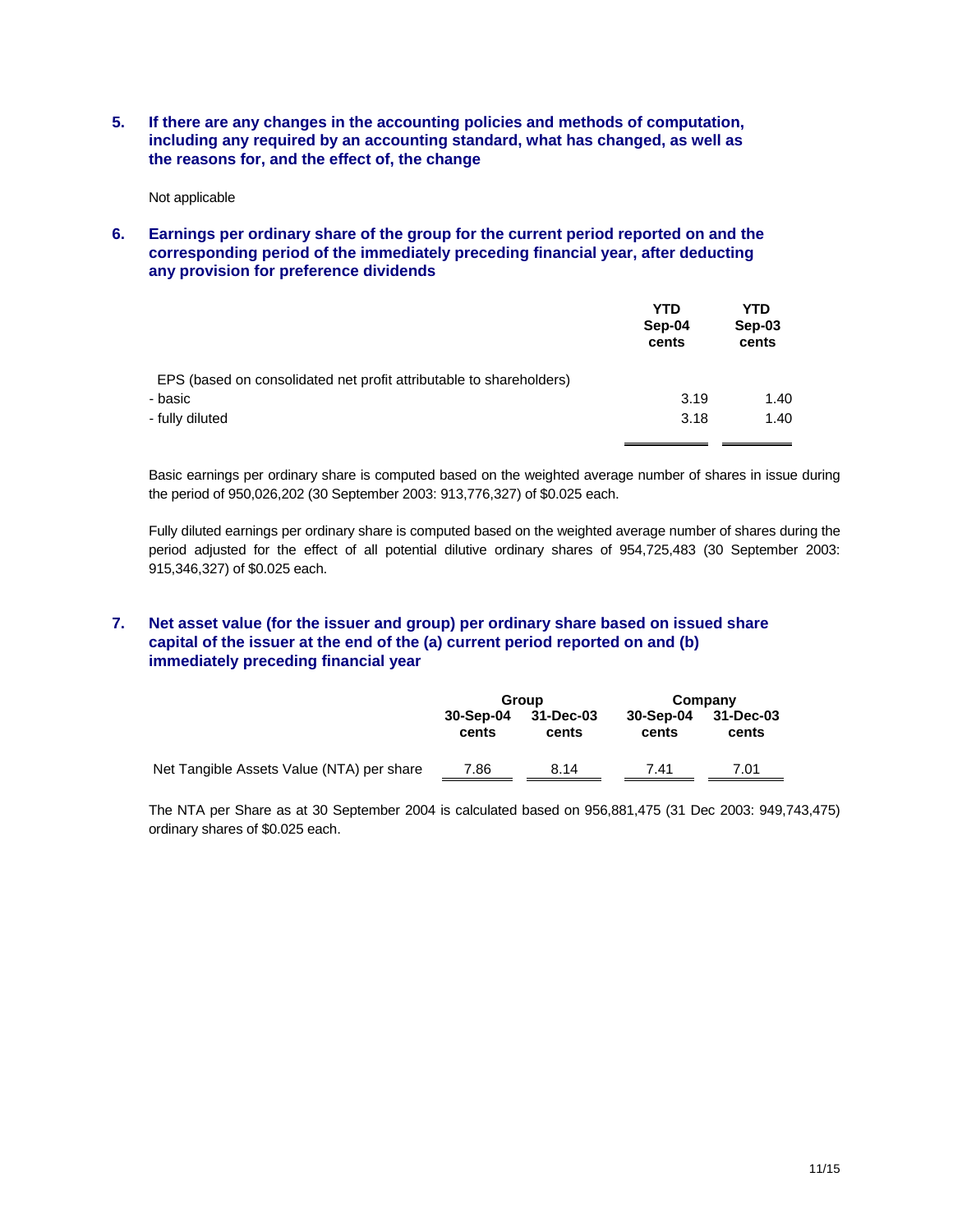**8. A review of the performance of the group, to the extent necessary for a reasonable understanding of the group's business. The review must discuss any significant factors that affected the turnover, costs, and earnings of the group for the current financial period reported on, including (where applicable) seasonal or cyclical factors. It must also discuss any material factors that affected the cash flow, working capital, assets or liabilities of the group during the current financial period reported on** 

The Group operates in two business segments – after market services ("AMS") and distribution management solutions ("DMS").

#### **Revenue**

Revenue of the Group has increased by \$177.1 million or 270%, from \$65.6 million for the period ended 30 September 2003 to \$242.7 million for the period ended 30 September 2004.

Breakdown of the Group's revenue by business segment is as follows:-

|                                           |         |         | <b>YTD</b> | <b>YTD</b> |       |            |
|-------------------------------------------|---------|---------|------------|------------|-------|------------|
|                                           | Q3-04   | $Q3-03$ | Sep-04     | $Sep-03$   | Q3    | <b>YTD</b> |
|                                           | \$'000  | \$'000  | \$'000     | \$'000     | %     | %          |
| AMS                                       | 38,320  | 21,948  | 102,335    | 55,890     | 75%   | 83%        |
| <b>DMS</b>                                | 82.434  | 5,220   | 145,066    | 9,740      | 1479% | 1389%      |
|                                           | 120,754 | 27,168  | 247,401    | 65,630     | 344%  | 277%       |
| Less:                                     |         |         |            |            |       |            |
| Elimination of inter-company transactions | (1,528) |         | (4,686)    |            |       |            |
|                                           |         |         |            |            |       |            |
| <b>Group Revenue</b>                      | 119,226 | 27,168  | 242,715    | 65,630     | 339%  | 270%       |

AMS revenue has increased by 83% to \$102.3 million, up from \$55.9 million for the 9 months ended 30 September 2003. Compared against corresponding quarter in 2003, AMS revenue has increased by 75% or \$16.4 million in Q3 2004. The increase in AMS revenue is mainly attributed to the rapid expansion of the Group's regional AMS network, from 160 service centres as at 30 September 2003 to 381 service centres as at 30 September 2004. In addition, the increase in out-warranty revenue has contributed to the growth of the Group's AMS revenue.

DMS revenue surged 1389% to \$145.1 million, up from \$9.7 million for the 9 months ended 30 September 2003. The significant increase was due to the contribution from the various retail and distribution businesses which was acquired by DMSPL in 2Q 2004. On a quarter-to-quarter basis, DMS revenue has increased by \$77.2 million or 1479%. DMS revenue now accounts for 58.6% of the Group's revenues (before elimination of inter-company transactions), up from 49.5% as of June 2004 and 14.8% as of September 2003.

#### **Profit before income tax**

Pretax profit of the Group for the period ended 30 September 2004 has increased by \$17.4 million, mainly due to increase in revenue as explained in above paragraphs. Pretax margin stood at 13.4% as of 30 September 2004, down from 23.0% for the 9 months ended 30 September 2003. Please refer to following paragraphs for analysis of fluctuation of AMS and DMS margin.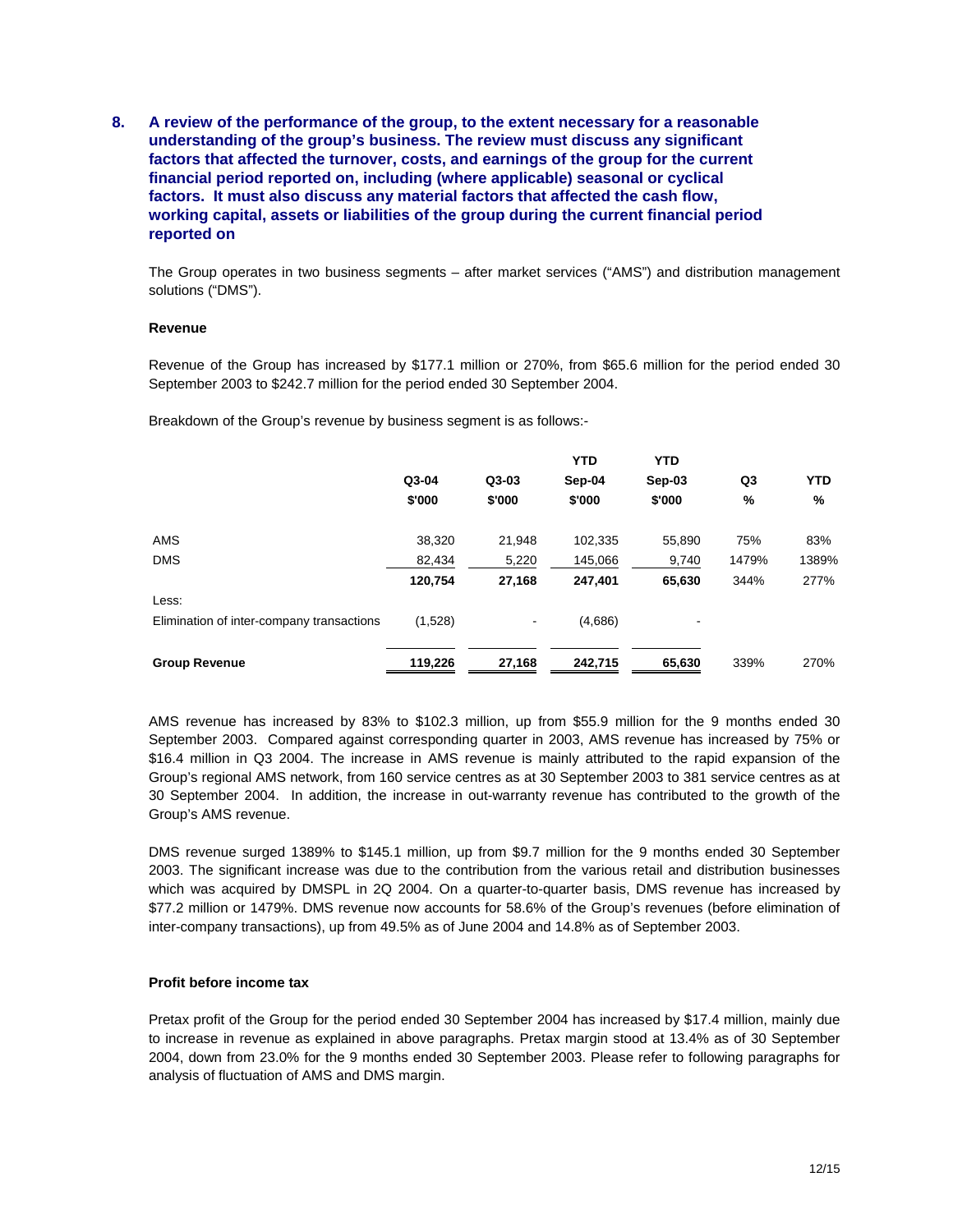Breakdown of the Group's profit before income tax by business segment is as follows:

|            |        |         | <b>YTD</b> | <b>YTD</b> |                |            |
|------------|--------|---------|------------|------------|----------------|------------|
|            | Q3-04  | $Q3-03$ | Sep-04     | Sep-03     | Q <sub>3</sub> | <b>YTD</b> |
|            | \$'000 | \$'000  | \$'000     | \$'000     | %              | %          |
| AMS        | 10,249 | 5,694   | 24.047     | 14.162     | 80%            | 70%        |
| <b>DMS</b> | 2,915  | 336     | 8,441      | 942        | 768%           | 796%       |
|            | 13,164 | 6,030   | 32,488     | 15,104     | 118%           | 115%       |

AMS profit before tax margin stood at 23.5% as of 30 September 2004, down by 1.8% pt as compared to 25.3% as of September 2003. This is mainly due to decrease in other operating income, in particular management and advisory fee, royalty income and foreign exchange gain.

DMS profit before tax margin has decreased by 3.9% pt, from 9.7% for the period ended 30 September 2003 to 5.8% for the 9 months ended 30 September 2004. The decrease is due to increased contribution from the retail, distribution and trading businesses (acquired in 2Q 2004) which has a lower profit margin as compared to logistics business, from which DMS profit in 2003 were mainly derived.

#### **Cash flows**

Please refer to notes for cash flow statement.

#### **9. Where a forecast, or a prospect statement, has been previously disclosed to shareholders, any variance between it and the actual results**

Not applicable

## **10. A commentary at the date of the announcement of the competitive conditions of the industry in which the group operates and any known factors or events that may affect the group in the next reporting period and the next 12 months**

In the third quarter of 2004, the Group continued to grow its AMS business. As at 30 September 2004, the Group's network of 381 service centres comprises 211 dedicated-brand centres (in 211 physical locations) and 170 authorised service centres located in multiple-brand service hubs (in 46 physical locations) in 147 cities/towns across 15 countries/territories. The network covers a total of 36 brands, namely Alcatel, BenQ, Bird, CECT, Cosun, Daxian, DBTel, Dopoda, Emol, Fengda, Gtran, Haier, Hisense, Hyundai, ikomo, InFocus, Kyocera, Lenovo, LG, Motorola, Mitsubishi, NEC, Nokia, O<sub>2</sub>, Panasonic, Philips, Psion, Sagem, Samsung, Sendo, Sharp, Siemens, Sony Ericsson, Soutech, TCL and Toshiba.

|                                  | As at 30 Sep 2004 | As at 30 Jun 2004 |
|----------------------------------|-------------------|-------------------|
| <b>Brands</b>                    | 36                | 35                |
| <b>Service Centres</b>           | 381               | 369               |
| <b>Repair Management Centres</b> | 668               | 668               |
| Countries/Territories            | 15                | 15                |
| Cities/Towns                     | 147               | 144               |
| Staff                            | $2.400*$          | 2.288             |

#### *\* estimated*

The increase in the number of centres were mainly from the set-up of new service centres for Nokia in India as we commence the roll-out of a nationwide network for Nokia. Two new brands, namely InFocus (one centre in Australia) and Mitsubishi (4 authorised service centres in Malaysia), were added to the Group's stable. The Group has also ceased the provision of AMS for Tel.Me, an Austrian-based manufacturer, in India. In addition,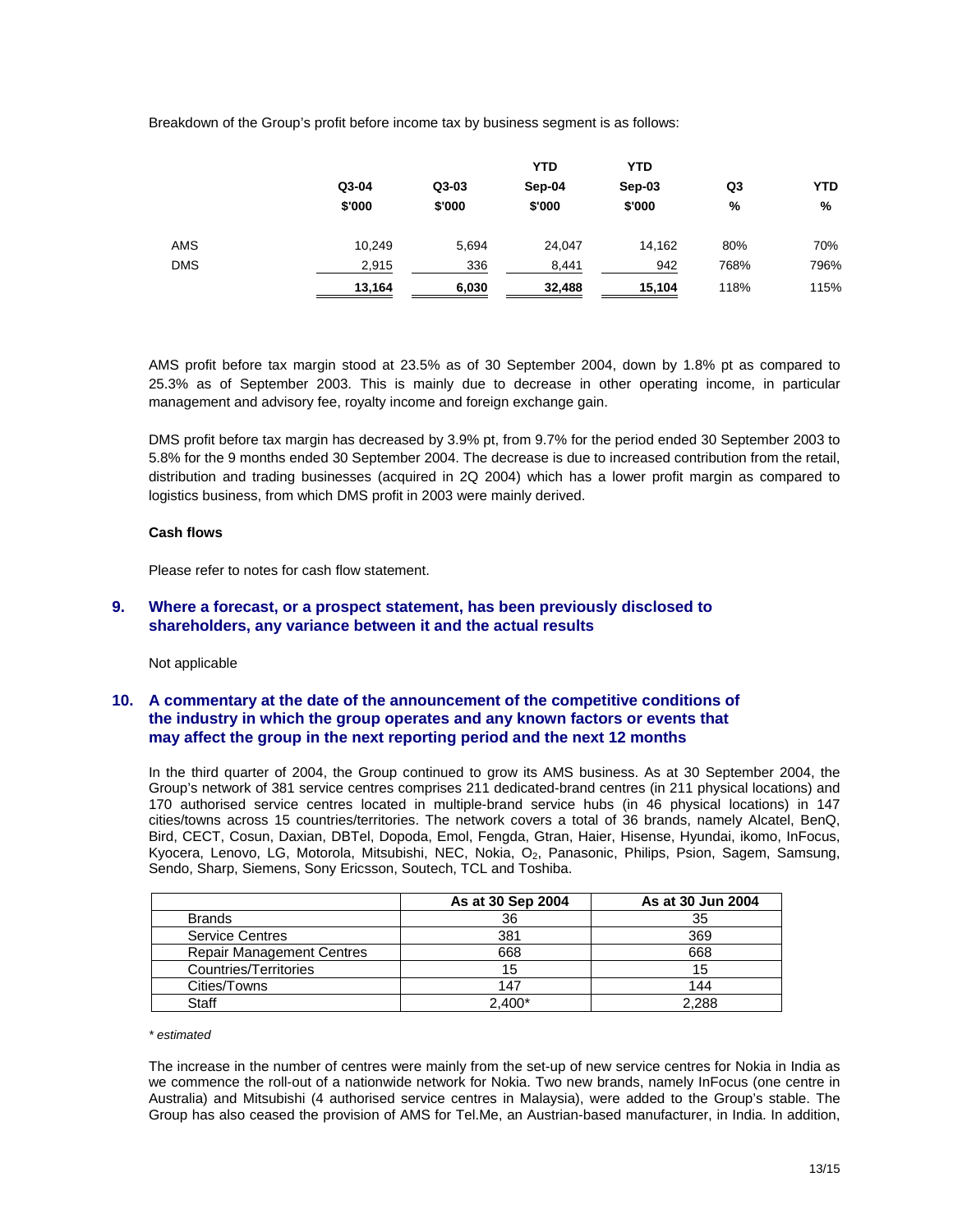following the appointment of ACCS as Nokia's exclusive service partner in Singapore in April 2004, the Group has also consolidated the number of Nokia service centres in Singapore to enhance operational efficiency.

The AMS business is expected to benefit from continuing outsourcing of AMS by manufacturers and telco operators of mobile communication devices. As one of the largest independent AMS providers in Asia Pacific, ACCS is able to provide its partners with extensive reach in terms of network coverage, leading technical and engineering expertise and a commitment to high level of customer service standards. The recent award of 3G contracts by Hutchison and LG in Australia testifies to ACCS' capability to offer AMS for emerging technologies, where higher system complexity also demands that the service partner invests in the latest diagnostics, testing and repair equipment.

India and PRC will be the markets to drive our future growth. In India, where current mobile penetration rate is still very low, lower import tariffs as well as continued economic strength have encouraged telco operators and manufacturers to expand aggressively. The Group has made considerable progress, having already set-up a nationwide network for Motorola earlier this year and it expects to complete the rollout of the Nokia nationwide network in 4Q2004. This should position ACCS favorably with other global manufacturers looking to enlarge their presence in India.

The AMS market in the PRC is highly fragmented with many AMS players, including the retailers, distributors and manufacturers. The market opportunity for the Group in the PRC is to help drive the consolidation of the AMS industry by forging strategic alliances with key players there. The Group is currently in discussions with potential strategic partners for its expansion in the PRC market.

The Group has successfully integrated the operations of the various businesses within its DMS unit and is pleased to announce that DMSPL has submitted a listing application to the Singapore Exchange Securities Trading Limited in October 2004. For the nine months ended 30 September 2004, DMSPL accounted for 58.6% of Group's revenues and 22.1% of Group pretax profits. The DMS group of companies, which is engaged in the distribution and retail of mobile communication devices and provision of logistics management services, operates a network of 49 retail outlets across Singapore as at 30 September 2004 and distributes to over 100 retail outlets, including its own 49 retail outlets. The DMS group also provides fulfillment and management services in respect of six retail outlets in Thailand.

The Group has demonstrated its ability to identify and nurture new businesses, as in the example of DMSPL. It will continue to actively seek out new and promising related businesses to broaden its earnings base and augment future growth.

Given the positive operating and business environment, the Directors remain optimistic of the Group's prospects in the next reporting season as we continue to build upon our market position as the AMS partner of choice in the Asia-Pacific region.

#### **11. Dividend**

## **(a) Current Financial Period Reported On**

Any dividend declared for the current financial period reported on?

Nil